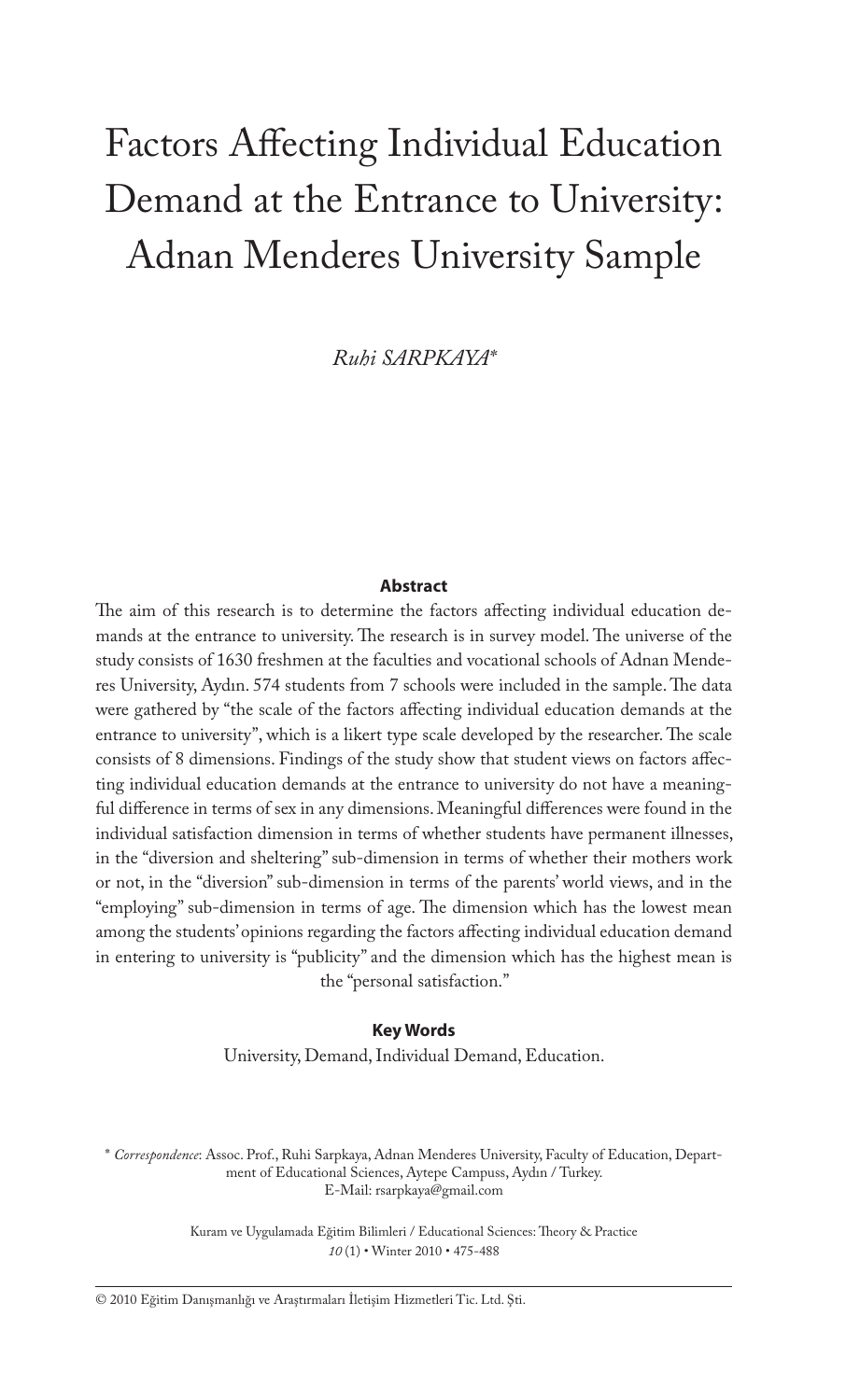Universities are increasingly gaining more importance. One of the main reasons for this situation is the rapid extension and increase in the quality of knowledge. It deos not seem possible anymore to obtain specialized knowledge with master- apprentice relations or with vocational education at the level of secondary schooling. The truth that this intensive knowledge can only be presented at the levels of higher education increases the demand for universities. Knowing the factors that influence the demand for individual education is also an important precondition for universities to attract more qualified students.

The main functions of educational activities are social, political, and economical. With its social function, education transfers the existing cultural savings to the society and improves this culture by reproducing and recreating. The political function of education is oriented towards individuals' growth as citizens, which is also attached the existing political regime. It is expected from the economic function of education to bring up the manpower qualified and quantified as the development needs. In a sense, economic function aims to bring up creative and economic individuals. In other words, in terms of economy, education must bring up good producers and good consumers (Güçlü, 2005; Kaya, 1993; Tural, 2002).

In this sense, it is obligatory to consider the demand for estimating manpower brought up in a country. The concept of "demand" in economy literature can be defined as the quantity that customers want to buy any product in any time at any price. On the other hand, total demand depends on the quantity of product in economy, the rate of interests, and level of income in economy. If the amount of produced output is equal to the amount of demand in an economy, the production is at a balanced level. The balance condition is the condition that no power forces to change it (Hesapçıoğlu, 1994; Parasız, 2003; Serin, 1979).

The demands of individuals for a product are different from each other. The incomes and admiration systems of individuals are different from each other. But this difference influences only the tendency of individuals' demand curves. Otherwise, the general shape of individual demand curves, that is the line descending through left to right, is the same for all. The law of diminishing marginal returns is valid for all individuals. Generally, the factors that determine the demand are the level of income, system of pleasure, price of this product, and the other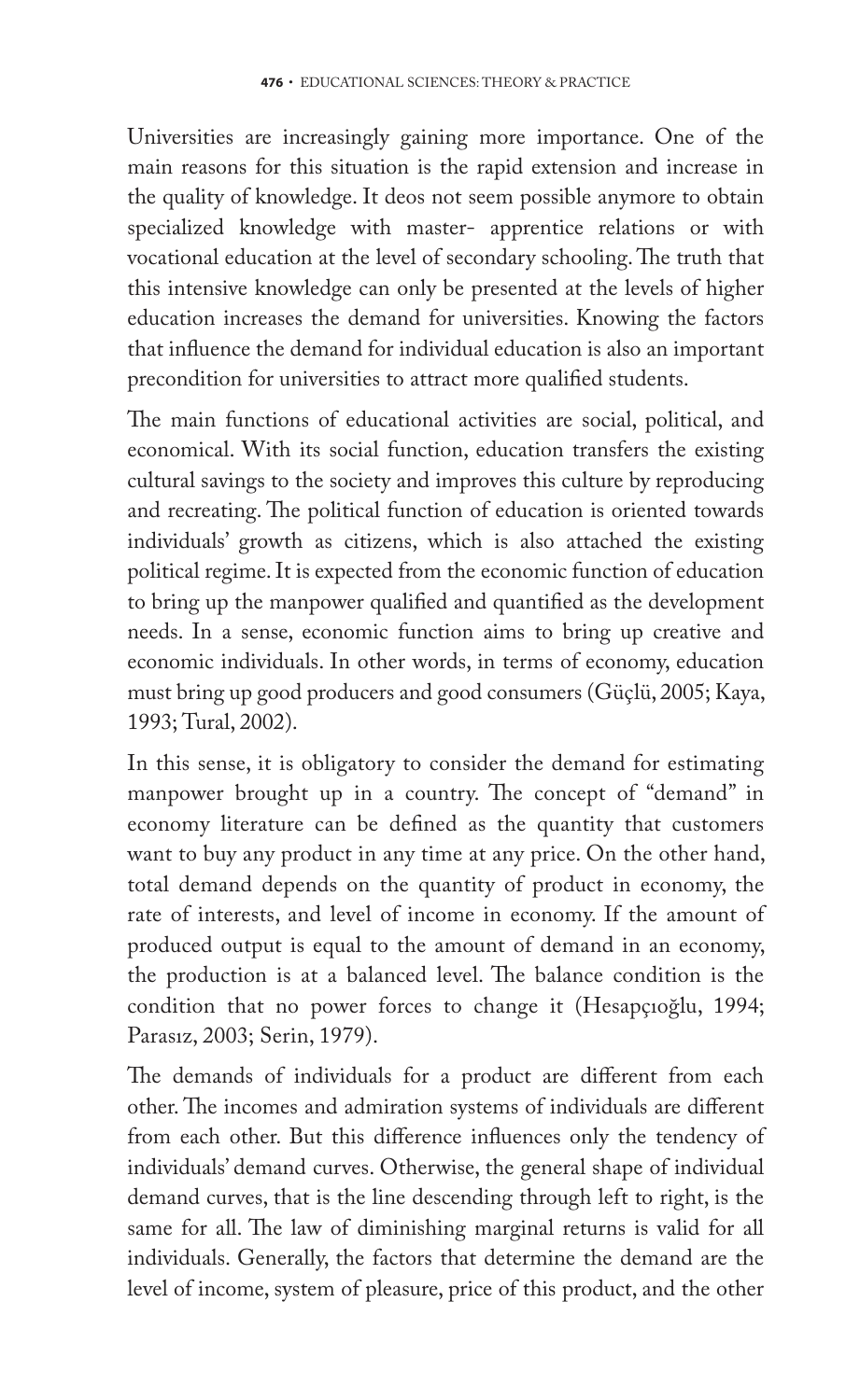products (Aren, 1986). Different from general demands, the factors that influence individual education demand are more complex and vary according to various cultures.

In this study, the classification made by Tural (1994) is taken as a base. Tural classified the factors that influence individual education demand, by taking the classification of Harnguist (1979) as a base, more distinctively as following:

- *(i)* Individual factors (age, biological features, cognitive skills, interests, expectations for the future…)
- *(ii)* Economic factors (cost of education, income level, income expectancy, vocational choice, expectancy about market…)
- *(iii)* Sociocultural factors (origin of family, social gender)
- *(iv)* Institutional factors (education system, other institutions)

In his descriptive study, Hesapçıoğlu (1985) asserts that the models that have been applied so far mostly include only some aspects of the concept of "capacity" such as the full utilization of personnel and branch capacity; and that there is not any integral model including the all magnitudes of the concept of "capacity."

Koç (1994) defined that the main factors of job selection are family wish, economic condition, the will for attainment of social status, opportunities for taking a job and friend group.

In the research of Kurnaz (1996), it is defined that the most important factors for continuing high open education are enabling the professional life to go ahead with education, creating opportunity for advancing the stage, transferring to another desired job, jumping to the upper position in organizational index and thus expecting to get higher fees.

Jackson and Weathersby (1975) assert that, in the registration of higher education, low income family members are more impressed by the changing price range than the members of high income families. But, Leslie and Brinkman (1987) claim that the effect of increase in price on registrations is not generally occur in the real world. The main reasons for this are claimed as the decrease in the prices of higher education, students' tendency for schools in low prices and the increase of donations being given to the students.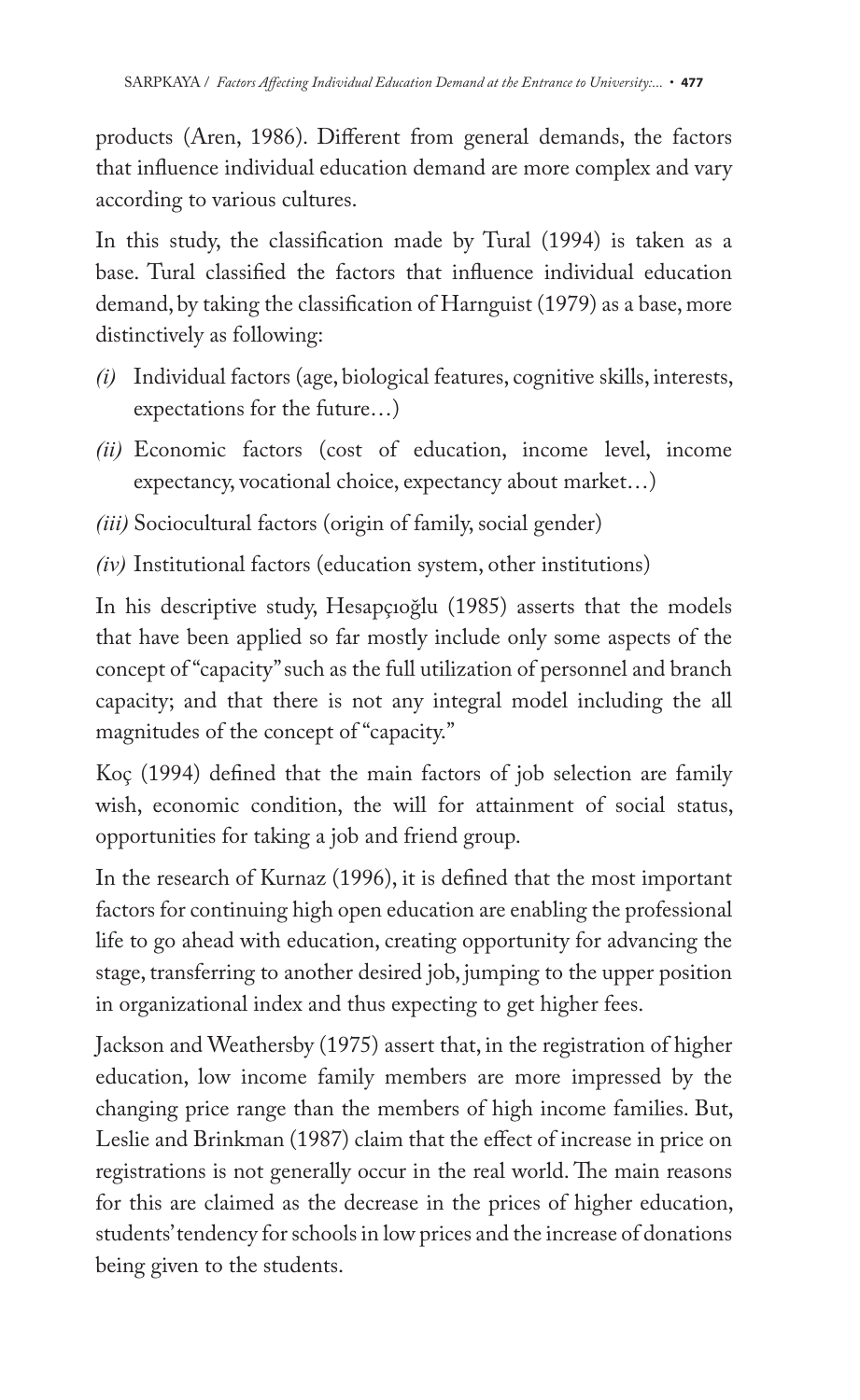Fredrikson (1997) indicates that registration for universities at the end of the 1960's reached to top, but as for the middle of the 1980's it dramatically decreased. The researcher states tthat he dramatic decline of students' donations as the basic reason of this decrease. Kim (1988) asserts that there are tragic declines in the level of welfare because of the excessive increase of prices which affects negatively the demand (consumption) of education.

Stafford, Lundsedt, and Lynn (1984) claim that factors as income, academic success, the academic achievements of family members in the past and the graduation of parents from higher education are important for the entrance in higher education.

Nielsen (2001) claims that family income, education costs and the qualities of the schools are also affecting registrations. Contan and Jong (2002) surveyed the roles of economic factors on students while deciding to register for universities. According to the economic indicators in Holland, school prices don't seem much to the students, but some financial aids as donations and loans, college contributions and alternative fees are more important for the future acquisitions oriented towards the job while deciding to register.

Beneito, Ferri, Molto, and Uriel (2001) determined that women searching for a job have 20% less possibility of finding a job compared to men; the situation of being affected from social and economic factors for high school is much more than for universities; the effect of opportunity cost in education is negative both for high schools and universities; and women have more tendency than men have for university education.

Mueller and Rockerbie (2004) assert that the excessive increase of the payment for entrance to university forces students to raise their high school graduation grades. They state that if there is not much demand to the payments for entrance to university, grades required for registration increase for the schools such as faculty of medicine and other schools related to health, and schools for four years apart from health.

Considering the studies mentioned above, the problem sentence of this research is as follows: "What are students' aspects about factors affecting education demand for entrance to university?" Within the framework of this main problem, the answers to the following sub-problems were sought: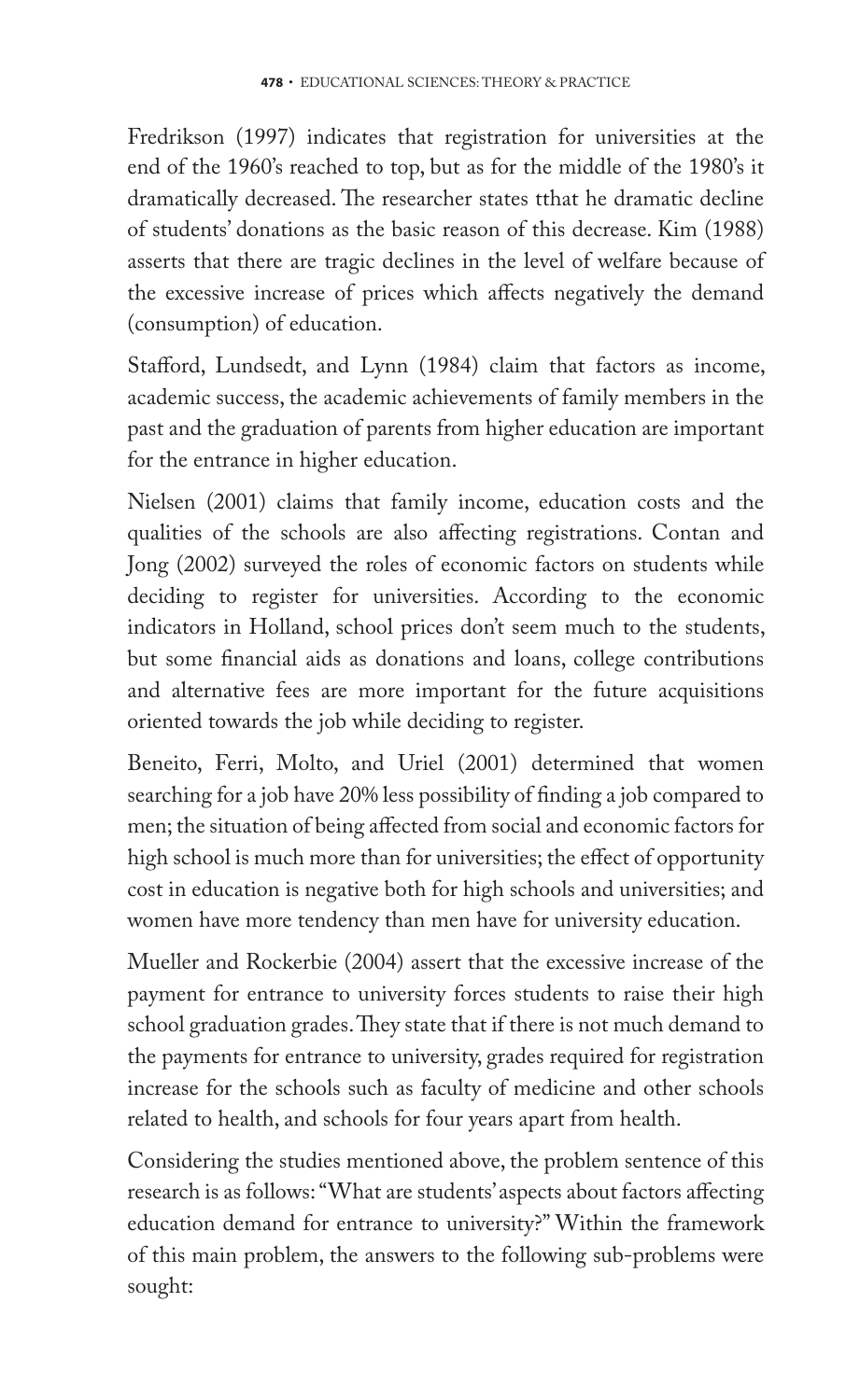At university entrance,

- 1. What is the position of students' opinions regarding the factors the most and least affecting individual education demand according to the scale "the factors affecting individual education demand for the entrance to university?"
- 2. What is the position of students' opinions about the factors that affect individual education demand in terms of individual satisfaction, qualified education, social prestige, orientation, family effect, presentation, sheltering dimensions?
- 3. Do student aspects show significant differences according to individual parameters (such as gender, age, family income; the educational situation, the settlement and world-view of the family etc.) at every dimension of the scale?

#### **Method**

### **Research Model**

In this research, survey model is adopted as the existing situation being represented as its' own style.

# **Population and Sample**

The population of the research consists of 1630 freshmen students from the faculties and academies in Adnan Menderes University (ADU) in the academic year of 2005-2006. The approach of proportional cluster sampling is followed when taking samples from the population. The undergraduate faculties in ADU are taken into account. 574 of students from 7 different schools are selected in the sample. Among these students, 298 (51.9%) are women and 276 are men (48.1%).

# **Data Collection Methods**

In the research, for the purpose of gathering data, "the Scale of Factors Affecting Individual Education Demand" developed by the researcher was used. There are 56 items in the scale.

From the beginning of the preparation of the scale, face to face interviews were done with students who were the target audiences, in order to provide the validity of the scale. The structures of meaning and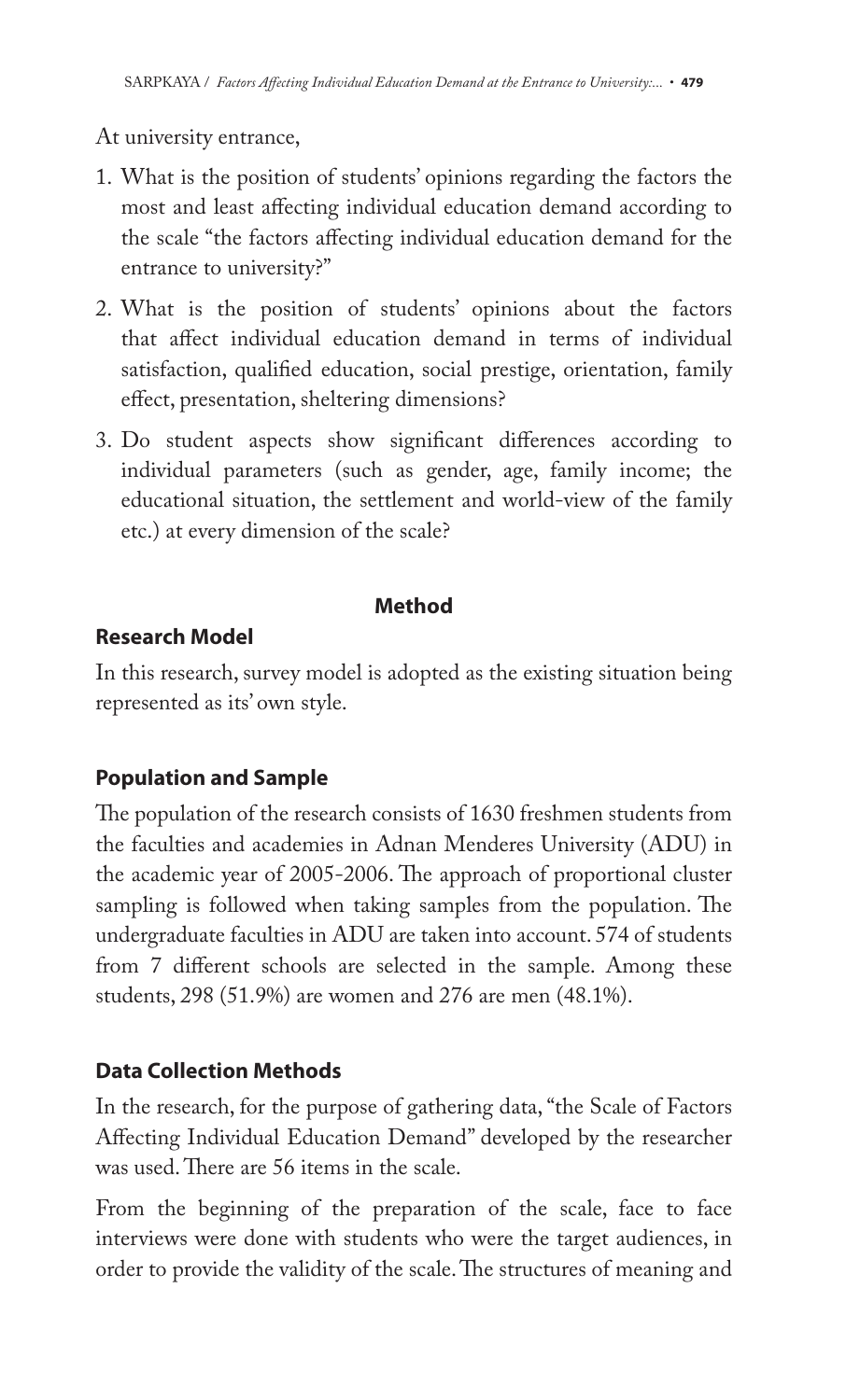the items were analyzed by the Turkish language experts. The opinions of educational administration, inspection, economy and planning experts were consulted to provide the validity of the scale's content. The necessary corrections were made on the scale according to suggestions and opinions of the students and experts. Pre-applications were administred to 62 students chosen randomly from the schools and the reliability coefficient was founded as  $\alpha$  = . 89. For the main application, the scale consisted of 56 items.

Before starting the analysis of the factors, first, the anti-image correlation of the items in the scale, than Kaiser-Meyer-Olkin (KMO) correlation and Barlett's Test are taken into consideration for the samples' adequacy. The value of KMO correlation which is .73 and Barlett's test are found to be meaningful (Büyüköztürk, 2004). The anti-image correlation of the scale items are found above .50. Afterwards, principal components analyses were performed in order to determine the factor structure of the scale. Finally, it was found that 15 factors whose eigen value was above 1.00 explained 61.01% of total variation.

In this solution, including 15 factors and found according to the method of Varimax rotation, load factors were analyzed. Two types of items were omitted from the scale: those the load factors of which were below 30 and those the difference between their loan factors is below .15 and loaded more than one factor. For these operations, Orthogonal (Varimax) rotation operation was implemented as the correlation value between two sub-scales was below .32 (Tabachnick, & Fidell, 1996). And once the factor structures of items in the scale started to stabilize, lower limit was determined as .60 for the load factor. In this case, an 8 factor solution was attained. The decision that the structure of the scale could be formed with 8 factors was made by using Scree plot graphic (Büyüköztürk, 2004).

The rest of the items, a total of 21 items, were located to the factors as follows: 4 items to the first factor, 3 to the second, 3 to the third, 3 to the fourth,  $2$  to the fifth,  $2$  to the sixth,  $2$  to the seventh and  $2$  to the eighth. It was found that 8 factors explained 72.25% of total variation. Common variation values for items have been varied between .54 and .82. When examining skewness  $(-1,62 \text{ and } 4,3)$  and kurtosis coefficients (-78 and 3,10), it was found that the scale scores illustrated a normal distribution. According to Kline (1998) to provide normal distribution absolute values of skewness values should not be greater than 3 since it will seem to be extremely skewed, and that kurtosis values should not be greater than 10.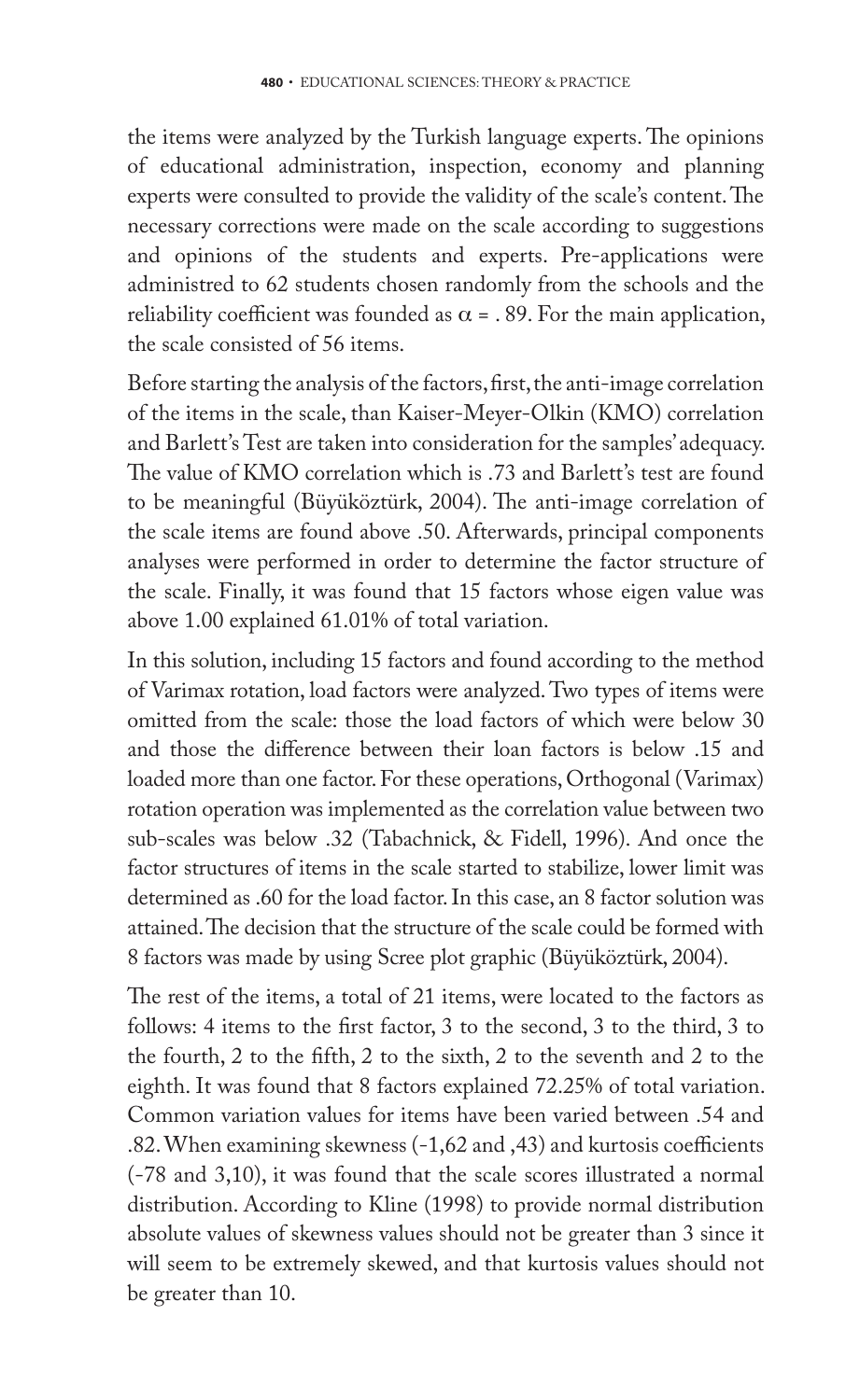### **Procedure**

After providing the validity and reliability of the scale and giving the final shape to the items, the application stage was launched. The scale was applied at the fall semester of 2005-2006 academic year in the schools predetermined. Totally, 750 packets were distributed to the schools from which the samplings had been taken. 64 (8.5%) scales returned blank, 54 (7.2%) scales didn't returned. 632 of these scales (84.3%) returned. 58 of these (9.2%) returned scales were canceled and weren't evaluated. As a result, 574 (76.5%) scales were taken into account.

### **Statistical techniques used for the data analysis**

In this research, frequency, percentage, average, standard deviation, t-test, Mann Whitney U Test, One-way Analysis of Variance Test and multiple comparison tests were utilized. In all of the significance tests, alpha value was set to  $\alpha$ =.05. SPSS 15 was used for the data analysis.

# **Findings Findings related to the first sub-problem**

The first three topics which have the *highest* average on the factors that affect individual education demand are as follows<sup>2\*</sup>: "I am very pleased with the curriculum that I study at present," "I chose because it will earned me a good job," and " I chose because it matched my skills."

The first three topics which have the *lowest* average on the factors that affect individual education demand are as follows: "I chose because I was affected by the informative articles about universities in the newspapers," "I chose because I found the dormitories of ADU agreeable," and "I chose because I was affected by the informative TV programs about universities."

### **Findings related to the second sub-problem**

The dimension which has the *highest* average on the factors that affect individual education demand is the dimension of "individual gratification." The dimension which has the *lowest* average on the factors that affect individual education demand is the dimension of 'Presentation.'

 $2^*$  See, Sarpkaya (2008) for whole version of the scale.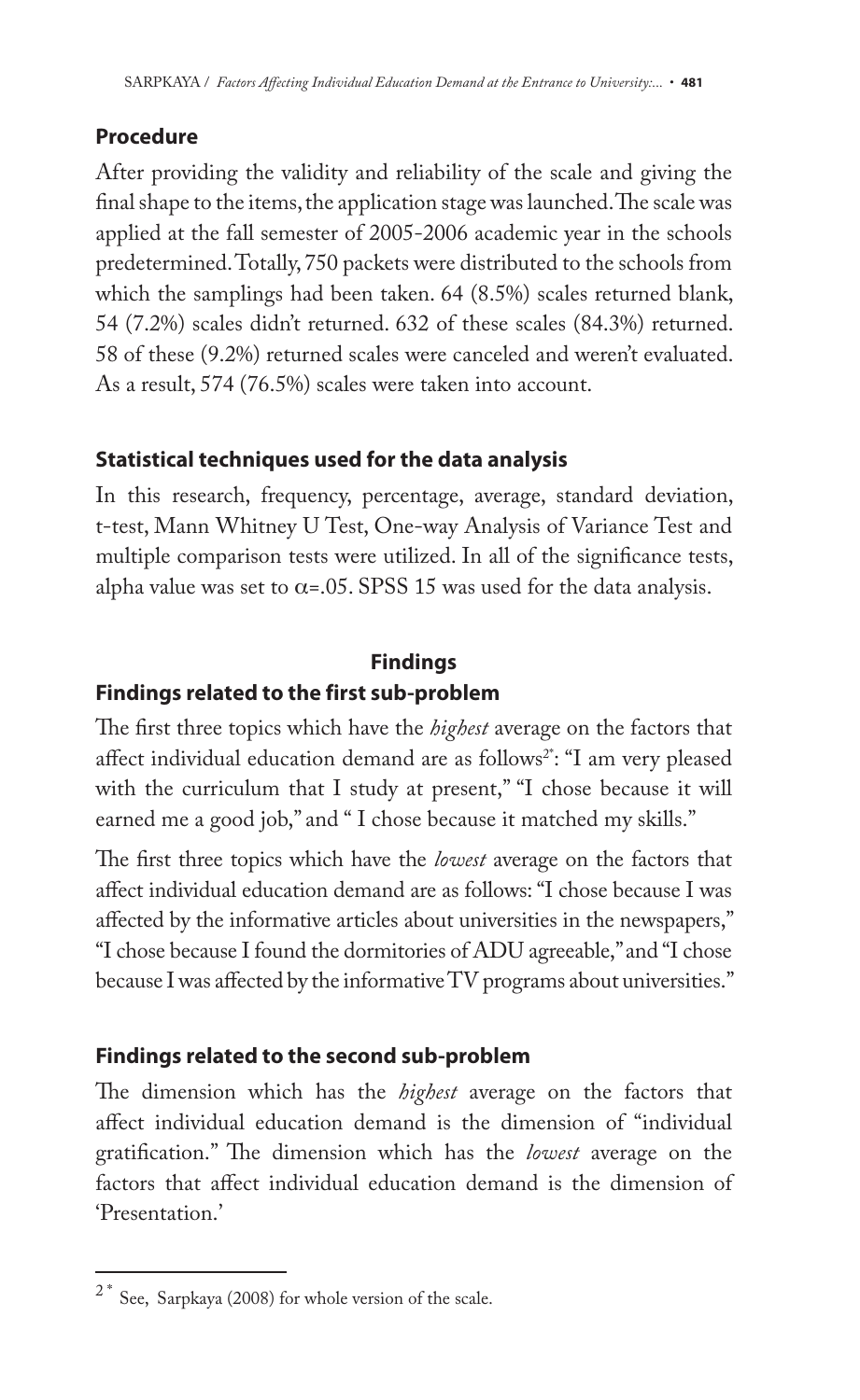#### **Findings related to the third sub-problem**

According to mothers' work status, there appears to be a significant difference in the dimensions of the students' opinions related to the factors that affect individual education, which are demand and orientation dimensions of the scale. Students who had working mothers had lower average than ones whose mothers were not working.

According to whether the students have a hereditary disease or not, there appears a significant difference in the dimension of the students' opinions related to the factors that affect individual education, which is the individual gratification dimension of the scale. The students having a hereditary disease have lower average in entrance to the university than the others not having a hereditary disease. With reference to this situation, it can be affirmed that those having a hereditary disease are more effective for their demands of individual education than those not having a hereditary disease.

According to their fathers' educational status, there appears a significant difference in the dimensions of the students' opinions related to the factors that affect individual education, which are the qualified education and employment dimensions of the scale. It has been observed that the students whose fathers have a secondary school diploma consider the employment and qualified education dimensions of the scale less than those whose fathers have a university degree.

There appears a significant difference in the dimensions of the students' opinions related to the factors that affect individual education, which are sheltering and employment according to the family settlement. The students whose families live in the village consider the sheltering dimension of the scale in university entrance more than those whose families live in town.

The students whose families have a conservative world-view consider the orientation dimension of the scale in entrance to the university more than those whose families have a social democrat and the other option world-view.

#### **Results**

The first three topics which have the *highest* average on the factors that affect individual education demand are as follows: "I am very pleased with the curriculum that I study at present.", "I chose because it will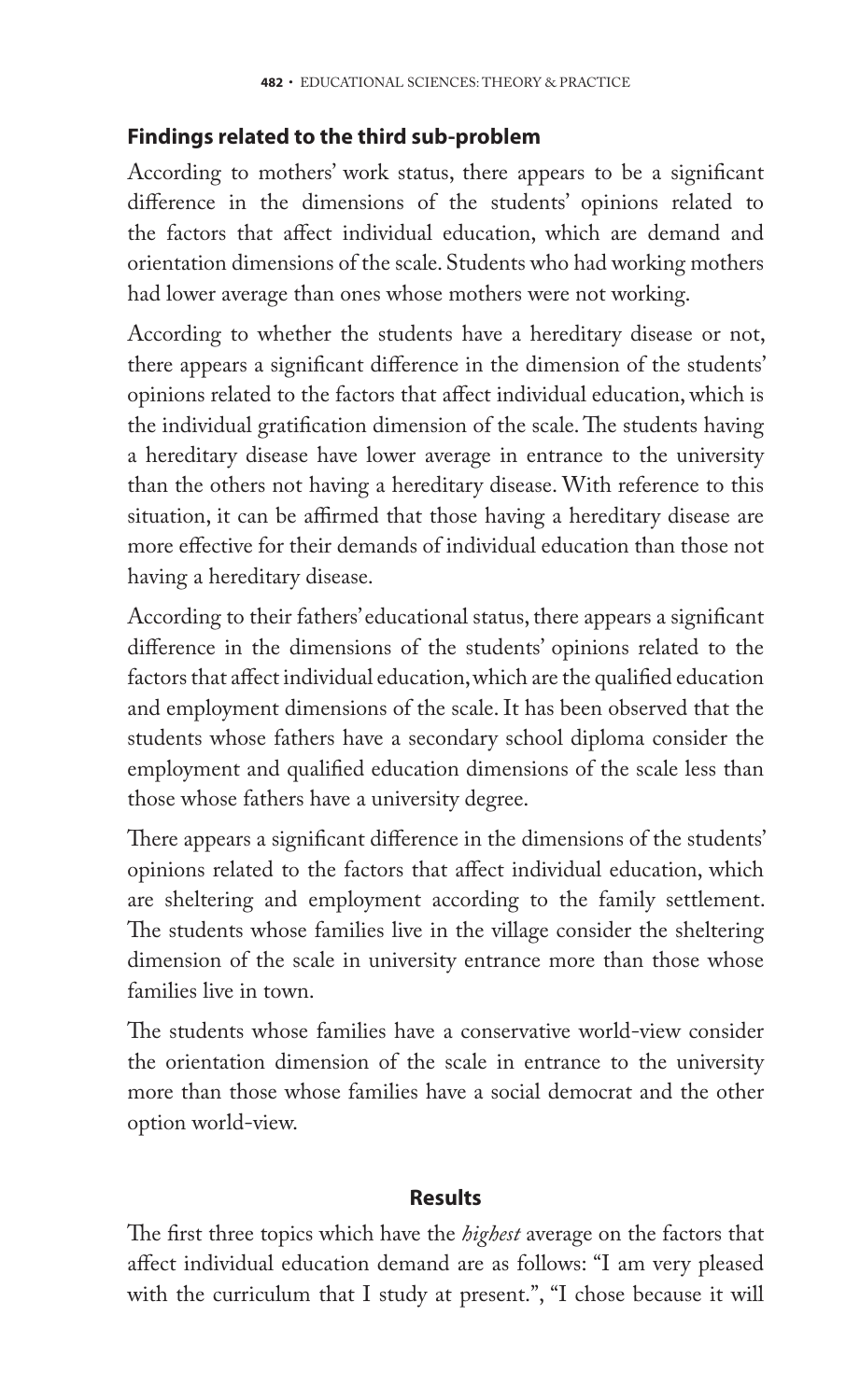earned me a good job.", "I chose because it matched my skills.". It is a fact/ phenomenon supported by literature that, in entrance to the university, students head towards a job which they can make a living and satisfy in the future. Thus, Ünal (1996) affirm that individual demand of education is mostly a demand of profession for education levels after the obligatory education. In the research of Türk Eğitim Derneği ([TED], 2006), the question of "Why would you like to study in a university?" was replied by the 50.2% of the university students as "to have a job." Kuzgun (2006) affirm that especially the highly talented students consider their own talents in entrance to the university.

According to the findings of the research, it appears that students weren't affected by the informative TV programs and articles in the newspapers while choosing ADU. However, Yeşilyaprak (2003) emphasizes that it is important to benefit from catalogues, books, magazines and booklets prepared by various institution and also from computers while investigating and recognizing a profession. That situation can arise from ADU not having introduced itself sufficiently in newspapers and TV. As an outside chance, it may arise from students' having information from another sources about ADU.

The dimension which has the *highest* average of the students' opinions related to the factors that affect individual education demand is the dimension of 'individual gratification'. At this dimension, looking at the items, it appears important to head towards a suitable profession according to their liking in their individual demands. Thus, in the research of Ünal (1990) it is emphasized that an occupation that they can profess fondly is very important in their employment expectations. Menon (1998) affirms that professional and psychological-individual factors affect significantly the resolution of studying in a university after high school.

It is observed that students affect *less* from the publicity dimension in orientation to the university. The field, in which the publicity plays an important role while students shape their individual education demands, is emphasized in the literature. Özyürek and Atıcı (2002) state that one of the supplementary sources is also about media for university students while choosing a profession. Hamgivrst (1978) affirms that while heading through a profession (market), individual uses information passed through various filters one of which is mass media (Transferred by cited in Ünal, 1996). Söylemez (1997) also emphasizes that some universities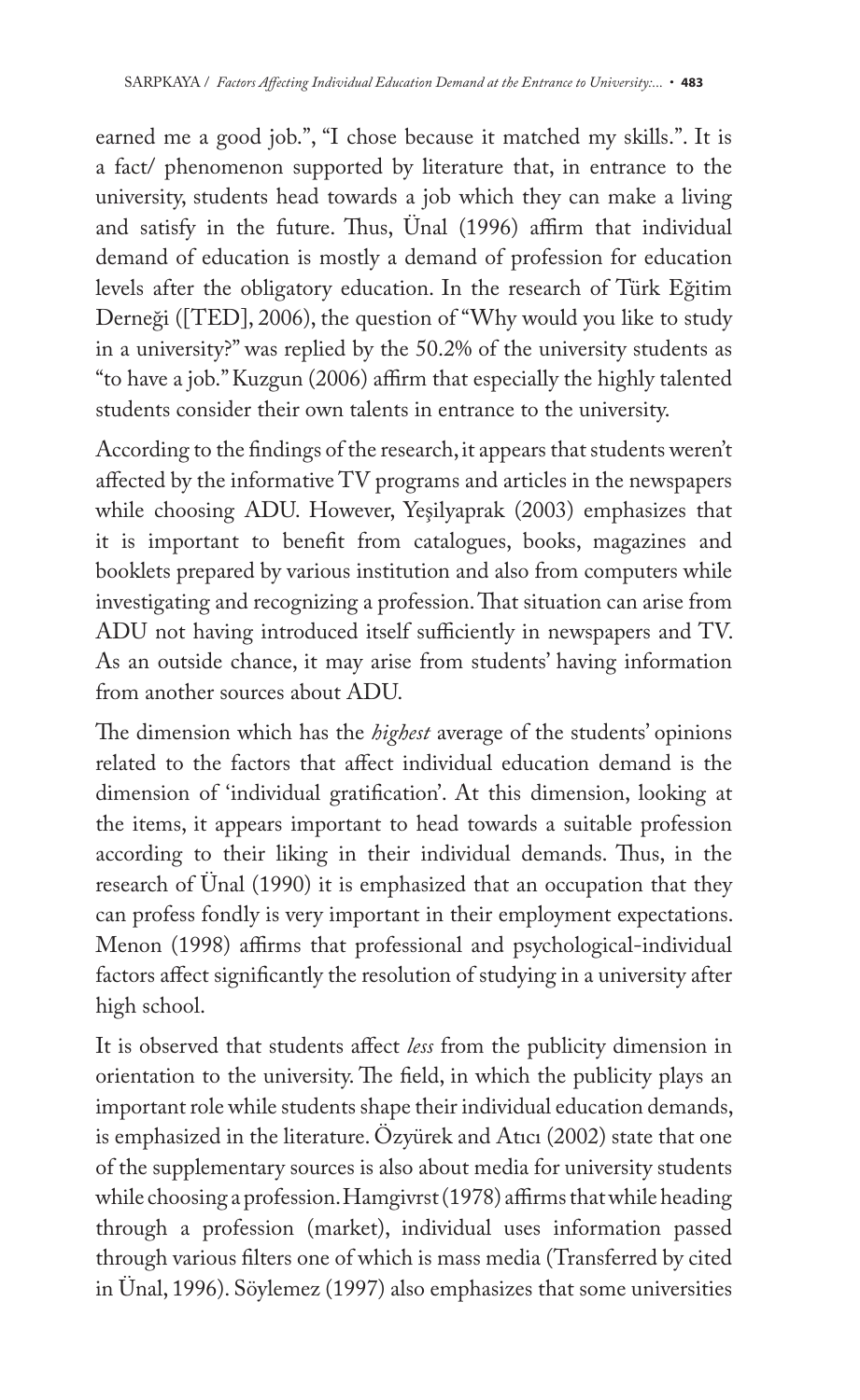like Bilkent, METU introduce themselves by sending various booklets to the students listed in first 2000 and this kind of publicity actions are considerably effective. As can be observed, publicity has an important role in the individuals' decision to the university entrance. The fact that the dimension of publicity isn't much effective in this research may arise from ADU not having introduced itself adequately.

The students having their mothers employed have lower average than the others having their mothers unemployed. With reference to this, the students having their mothers employed affect less from the topics listed under the orientation dimension of the scale in entrance to the university. These topics are benefitting from guidance counselor at high school or at private tutoring and from the teachers' recommendation at high school. It can be conceived that the socio-economic levels of families, in which the mothers are employed live is better than the others. Thereby, it can be asserted that a mother having a profession can be more effective to orient her children towards a profession. In the same way, the fact that the students having their mothers employed have lower average in the sheltering dimension can be linked to the high socio-economic level of the family. Thus, Serin (1979) and Ünal (1996) emphasize that socio-economic level of the family is directly proportional to the importance attached to the child's education. Jackson, & Weathersby (1975) assert that the fact whether the costs are high or low affects considerably the demand for universities. According to Kuzgun (2006), the socio-economic condition of an individual determines his/her level of education and eventually the profession chosen by him/her.

The students having a hereditary disease have lower average than the others not having a hereditary disease. With reference to this, students having a hereditary disease are more effective for their demands of individual education than the others. This situation may arise from the fact that the students having a hereditary disease approach pessimistically to the life and the future due to their malady. Enç, Çağlar, & Özsoy (1981) assert that those who have a chronic disease have various deficiencies and as a result of this, lots of negative feelings and behavioral patterns appear. These kinds of children show lack of self-confidence. They are anxious and apprehensive and have social depression. Kobal (2003) states that children having orthopedic and health deficiency have some specific characteristics in some fields such as social, linguistic, emotional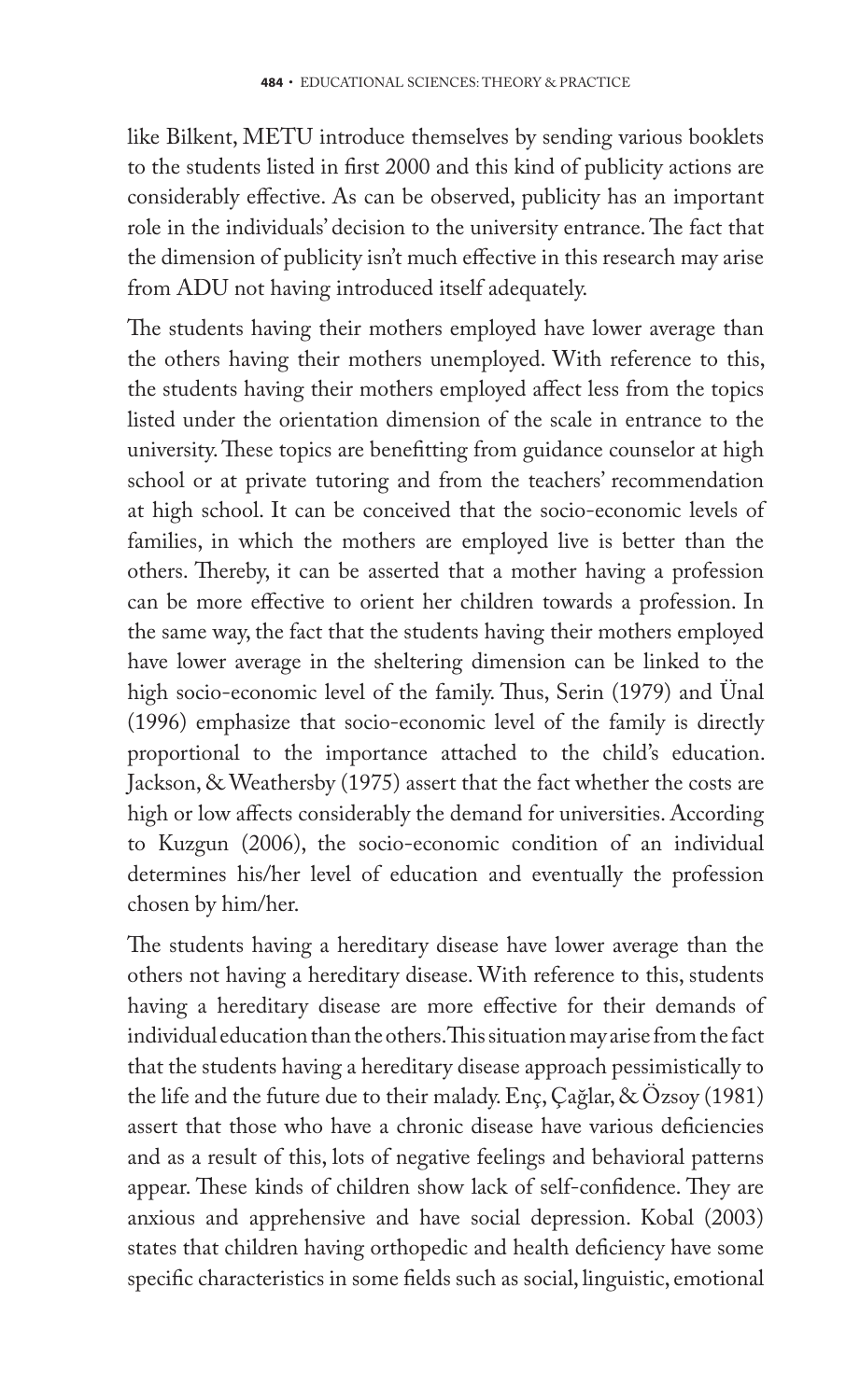and physical; for this reason, if they aren't encouraged, they may be surrendered by the feeling of being handicapped incessantly in their life.

The students whose fathers have a secondary school diploma consider the employment and qualified education dimensions of the scale less than those whose fathers have a university degree. Albert (2000) emphasizes that family features are important factors in the student's demand for higher education; especially the mother's educational status is more important than the father's. In our research, the fact that, the educational status of the father is more effective in the employment and qualified education dimensions related to demand for individual education, may arise from the specific conditions of our country because, patriarchal family structure is dominant in our country.

Students whose families live in the village consider the sheltering dimension of the scale in university entrance more than those whose families live in town. It can be observed that the students whose families live in town consider the employment dimension of the scale in entrance to the university more than those whose families live in the village. The more geo-demographic size of the family settlement increases, the less it affects the demand for individual education in the sheltering and employment dimensions. Thus, Unal (1996) asserts that there are differences between those who live in countryside and those who live in town in terms of educational expectations and attitudes. Sa, Florax, and Rietvelt (2003), Zumeta (1996) and Engels (1975) affirm that regional factors are important in the higher education demand.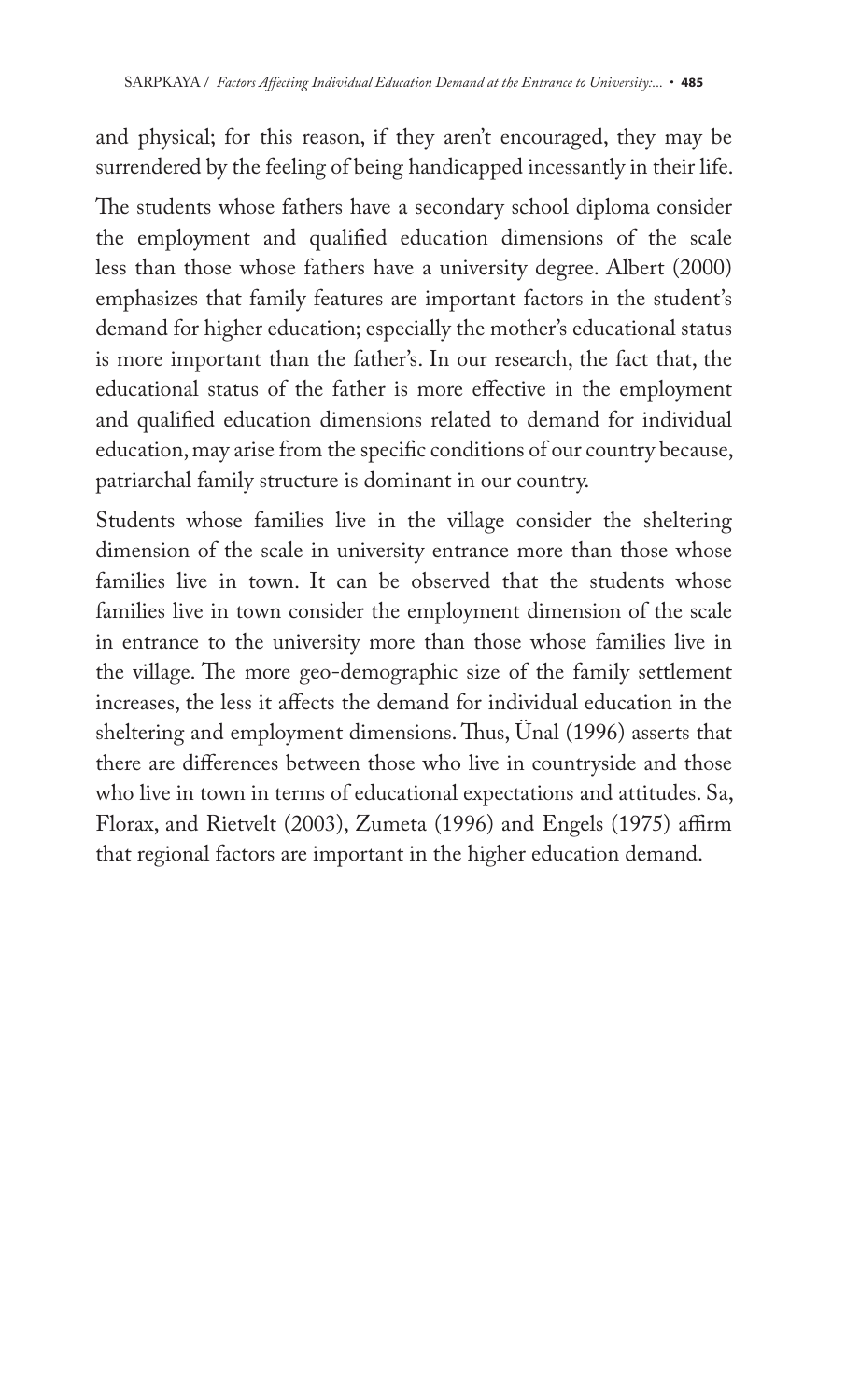#### **References/Kaynakça**

Albert C. (2000). Higher education demand in Spain: The influnce of labaur market signals and family backrgaund. *Higher Education***,** *40*(2), 147-162.

Aren, S. (1986). *100 soruda ekonomi el kitabı*. İstanbul: Gerçek Yayınevi.

Beneito, P., Ferri, J., Molto, L., & Uriel, E. (2001). Determinants of the for education in Spain**.** *Applied Economics*, *33*, 1541-1551.

Büyüköztürk, Ş. (2004). *Sosyal bilimleri için veri analizi el kitabı*. Ankara: Pegem A Yayıncılık.

Contan, E., & Jong, F. (2002). *The demand for higher education in the Netherlands*, *1950-'99*. CBP discussion paper. Retrieved September 1, 2006, from htpp://www. cbp. nt/eng/pub/dicussie/12/disc12. pdf.

Enç, M., Çağlar, D. ve Özsoy, Y. (1981). *Özel eğitime giriş*. Ankara: Ankara Üniversitesi Yayınları.

Engels, R. A. (1975). A framwork for assessing higher education supply and demand results for the southern region: 1970-80. *JHE***,** *XLVI*(1). Retrieved March 20, 2009, from http://links.jstor.org/sici?sici=0022-1546%28197505%2F06%2946%3A3% 3C287%3AAFFAHE%3E2.0.CO%3B2-8 adresinden 20 Mart 2009 tarihinde edinilmiştir.

Fredrikson, P. (1997). Economic ıncentives and the demand for higher education. *Scand. J. of Economics*, *99*(1), 129-142.

Güçlü, S. (2005). Eğitim kurumu. S. Güçlü (Ed.), *Kurumlara sosyolojik bakış* içinde (s. 283-289). İstanbul: Birey Yayınları.

Hesapçıoğlu, M. (1985). Yükseköğretimde kapasite hesaplama modelleri**.** *Ankara Üniversitesi Eğitim Bilimleri Fakültesi Dergisi*, *18*(1), 159-168. http://links.jstor. org/sici?sici=0022-1546%28198009%2F10%2951 %3A5%3C527%3AT IOFAO% 3E2.0.CO %3B2-0 adresinden 20 Mart 2009 tarihinde edinilmiştir.

Hesapçıoğlu, M. (1994). *İnsan kaynakları yönetimi ve ekonomisi***.** Ankara: Beta Basım Yayım Dağıtım.

Jackson G. A., & Weathersby, G. B. (1975). Individual demand for higher education: a review and analysis of recent empirical studies. *The Journal of Higher Education*, *46*(6), 623-652. http://links.jstor.org/sici?sici=0022-1546%28197511%2F12%294 6%3A6%3C623 %3AIDF HEA%3E2 .0.CO%3B2-R adresinden 20 Mart 2009 tarihinde edinilmiştir.

Kaya, Y. K. (1993). *İnsan yetiştirme düzenimize yeni bir bakış*. Ankara: Set Ofset Matbaacılık.

Kim, H. Y. (1988). The consumer demand for education. *The Journal of Human Resources, 23*(2), 173-192.

Kline, R. B. (1998). *Principles and practice of structural equation modeling*, New York, NY: The Guilford Press.

Kobal, G. (2003). Ortopedik ve sürekli hastalığı olan çocuklar. A. Ataman (Ed.), *Özel gereksinimi olan çocuklar ve özel eğitime giriş* içinde (s. 361-392). Ankara: Gündüz Eğitim ve Yayıncılık.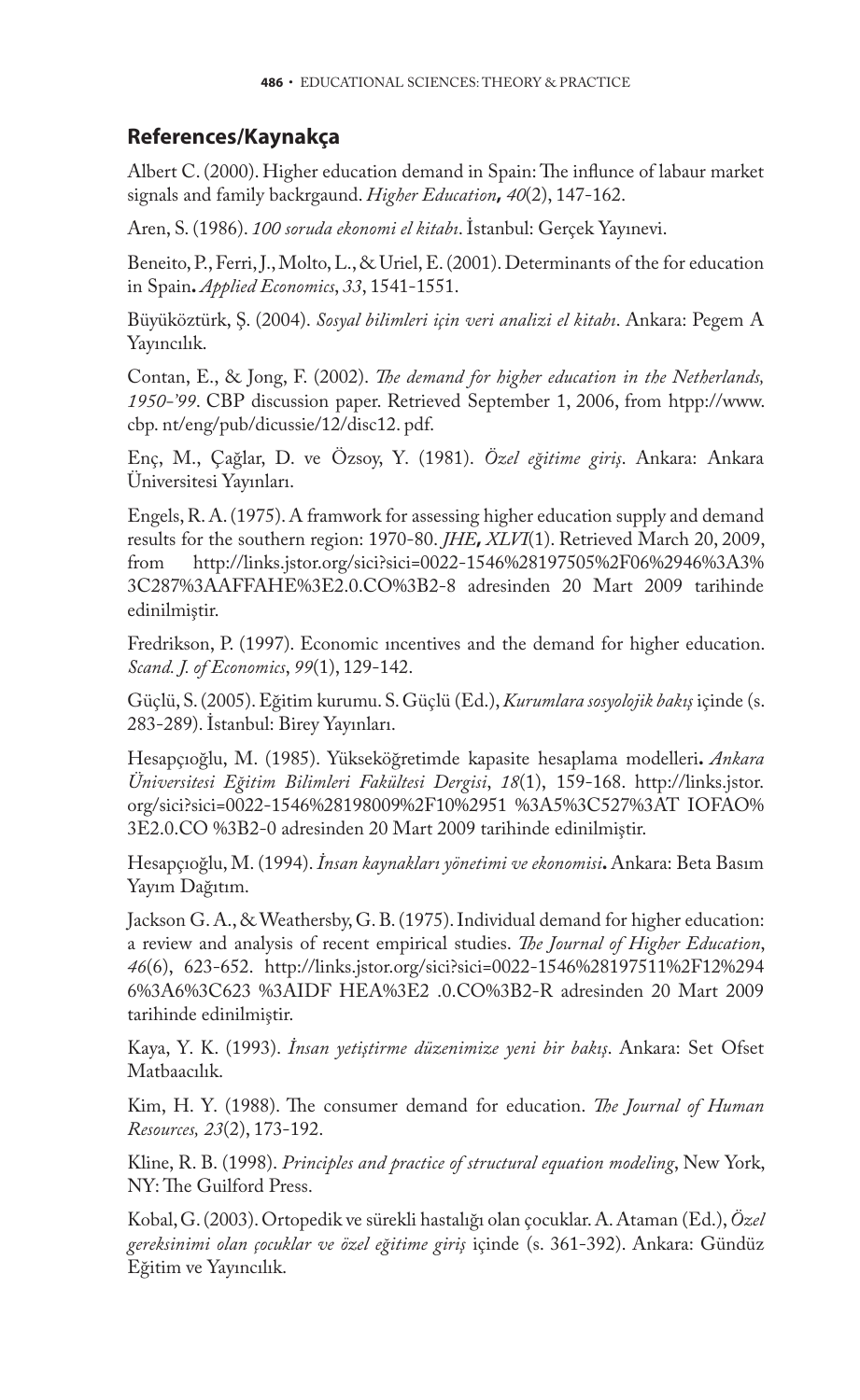Koç, M. (1994). KTÜ Fatih Eğitim Fakültesi birinci sınıf öğrencilerinin mesleki seçimlerine etki eden faktörlerin belirlenmesi. *Çağdaş Eğitim***,** *19*(204), 26-30.

Kurnaz, K. (1996). *Açık yükseköğretime olan bireysel istemi etkileyen etkenlerin incelenmesi.* Yayımlanmamış yüksek lisans tezi, Ankara Üniversitesi, Sosyal Bilimler Enstitüsü, Ankara.

Kuzgun, Y. (2006). *Meslek gelişimi ve danışmanlığı*. Ankara: Nobel Yayıncılık.

Leslie, L. L., & Brinkman, P. T. (1987). Student price response in higher education. *Journal of Higher Education*, *58*(2), 197-202.

Menon, M. E. (1998). Factors influencing the demand for higher education: The case of Cyprus. *Higher Education*, *35*, 251-266.

Mueller, R., & Rockerbie, D. (2004). *Issues in education demand: The ontorio experience*. Retrieved June 15, 2008, from http://people.uleth.ca/~richard.mueller/mueller. rockerbie.feb2004.pdf.

Nielsen, S. H (2001). How sensitive is the demand for primary education to changes in economic factors. *Journal of African Economies*, *10*(2), 191-218.

Özyürek, R. ve Atıcı, M. (2002). Üniversite öğrencilerinin meslek seçimi kararlarında kendilerine yardım eden kaynakların belirlenmesi. *Türk Psikolojik Danışma ve Rehberlik Dergisi*, *11*(17), 33-42.

Parasız, İ. (2003). *Makro ekonomi*. Bursa: Ezgi Yayınları.

Sa, C., Florax, R., & Rietveld, P. (2003). *Determinants of the regional demand for higher education*. Tinbergen İnstitute discussion paper. Retrieved January 1, 2004, from http://cgb.nl/eng/pub/discussie/12/disc12.pdf.

Sarpkaya, R. (2008). *Üniversiteye girişte bireysel eğitim istemini etkileyen etmenler: ADÜ örneği*. Adnan Menderes Üniversitesi Bilimsel Araştırma Projesi (EĞF-04002).

Serin, N. (1979). *Eğitim ekonomisi*. Ankara: Ankara Üniversitesi Basımevi.

Söylemez, E. (1997). Mevcut üniversiteye giriş sistemi. Ayhan O. Çavdar(Edt). *Üniversiteye Giriş*, *Bilimsel toplantılar serisi 6* içinde (s.55-66). Ankara: TUBA Yayını.

Stafford, K. L., Lundstedt, S. B., & Lynn, A. D. (1984). Social and economic factors affecting participation in higher education. *The Journal of Higher Education*, 55(5), 590-608. Retrieved March 20, 2009, from http://links.jstor.org/sici?sici=0022- 1546%28198409%2F10%2955%3A5%3C590%3ASAEFAP%3E2. 0.CO%3B2-A.

Tabachnick, B. G., & Fidell, L. S. (1996). *Using multivariate statistics* (3rd Edt.). New York, NY: College Publishers.

Tural, N. (1994). Eğitim istemi. *Eğitim Bilimleri Fakültesi Dergisi*, *27*(2),781-791.

Tural, N. (2002). *Eğitim finansmanı*. Ankara: Anı Yayıncılık.

Türk Eğitim Derneği. (2006). *Türkiye'de üniversiteye giriş sistemi***.** Ankara: Yazar.

Ünal, I. L. (1990). Eğitim bilimleri öğrencilerinin istihdam beklentileri. *Eğitim Bilimleri Fakültesi Dergisi***,** *23*, 1104-127.

Ünal, I. L. (1996). *Eğitim ve yetiştirme ekonomisi*. Ankara: Epar Yayınları.

Yeşilyaprak, B. (2003). *Eğitimde rehberlik hizmetleri.* Ankara: Nobel Yayın Dağıtım.